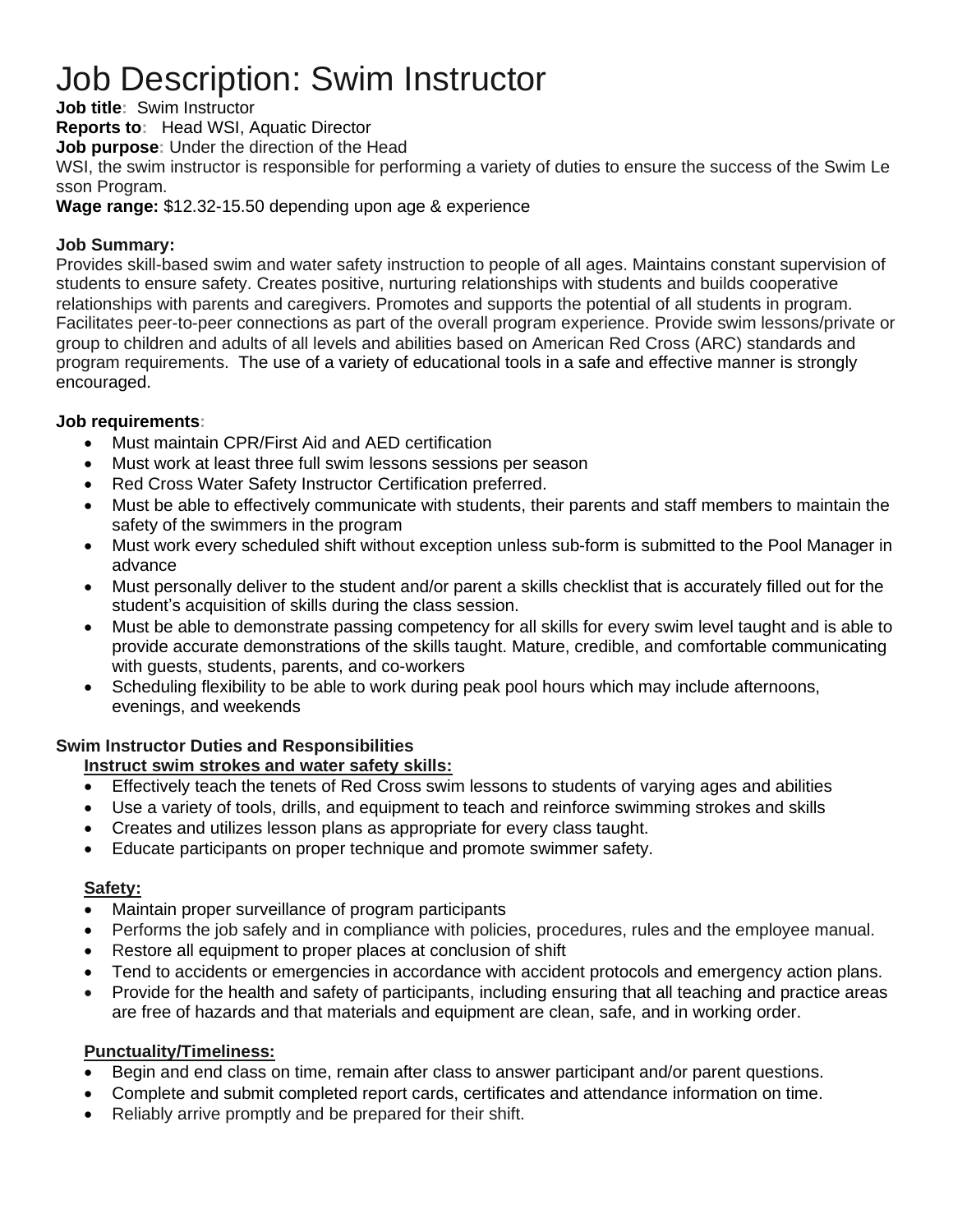#### **Reliability/Maturity:**

- They must have the maturity to use good judgment in stressful situations and be aware of surroundings
- They must be knowledgeable about the subject matter and constantly strive for improvement.

#### **Swim Instructor Skills, Knowledge, Abilities and Qualifications**

As strong and confident leaders, successful swim instructors think proactively on their feet to resolve any issues that may arise and are creative in their instruction of swim strokes and water safety skills. Additionally, preferred candidates will possess the following:

#### **SKILLS:**

#### **Communication skills** –

- Swim Instructors are also expected to answer any questions or concerns that patrons may have.
- Accurately assesses participants' skills, progress and ability levels and be able to communicate these to the participants and parents tactfully and truthfully.
- Maintain positive yet professional relations & communicate effectively with the students, parents & staff.
- Must be able to respond to and handle upset patrons in a positive and appropriate manner.

#### **Manual/Physical Skills**:

• Must be able to demonstrate passing competency for all skills for every swim level taught and is able to provide accurate demonstrations of the skills taught.

#### **Personal skills**

- Ability to fairly & consistently enforce the rules & policies of the Selah Aquatic Center
- 15 years of age or older
- Ability to work independently and possess energy and enthusiasm.
- Present a professional appearance & attitude at all times while maintaining excellent customer service.

# **ABILITIES:**

- Independently make decisions which comply with overall facility policies and procedures
- Read, understand and explain facility policies and procedures;
- Accept constructive criticism and direction from supervisors;
- Respects decisions and authority of supervisors
- Motivate program participants;
- Undertaking all other jobs that need his/her attention, including additional duties issued by management
- Attends staff trainings and meetings: expected to participate in weekly in-service trainings, be evaluated and receive instruction to improve techniques, and perform CPR and teaching skills audits.

**Special Requirements:** Ability to pass pre-employment practical skills test in the water

#### **\*Acceptable Swim Instructors Certifications include:**

American Red Cross Water Safety Instructor **With** The American Red Cross CPR Adult/Infant/Child. **OR** The American Heart Association Basic Life Support (BLS) Adult/Infant/Child. **OR** 

The American Red Cross CPR – AED for Lifeguards

# **Special Working Conditions:**

Exposure to variable temperatures and weather conditions; strong and unpleasant odors and fumes such as chlorine; noise from children; allergens such as pollen and bee stings; pool chemical fluctuations which might cause irritation to eyes and skin; and the possibility of administering first aid which may involve exposure to infections which might cause chronic disease or death. A swim instructor should be comfortable working in a wet and watery environment. Stands in 78 - 88 degree water for five 30-minute periods while instructing and demonstrating swimming strokes and other aquatic techniques. He/she will have to wear a uniform provided by management.